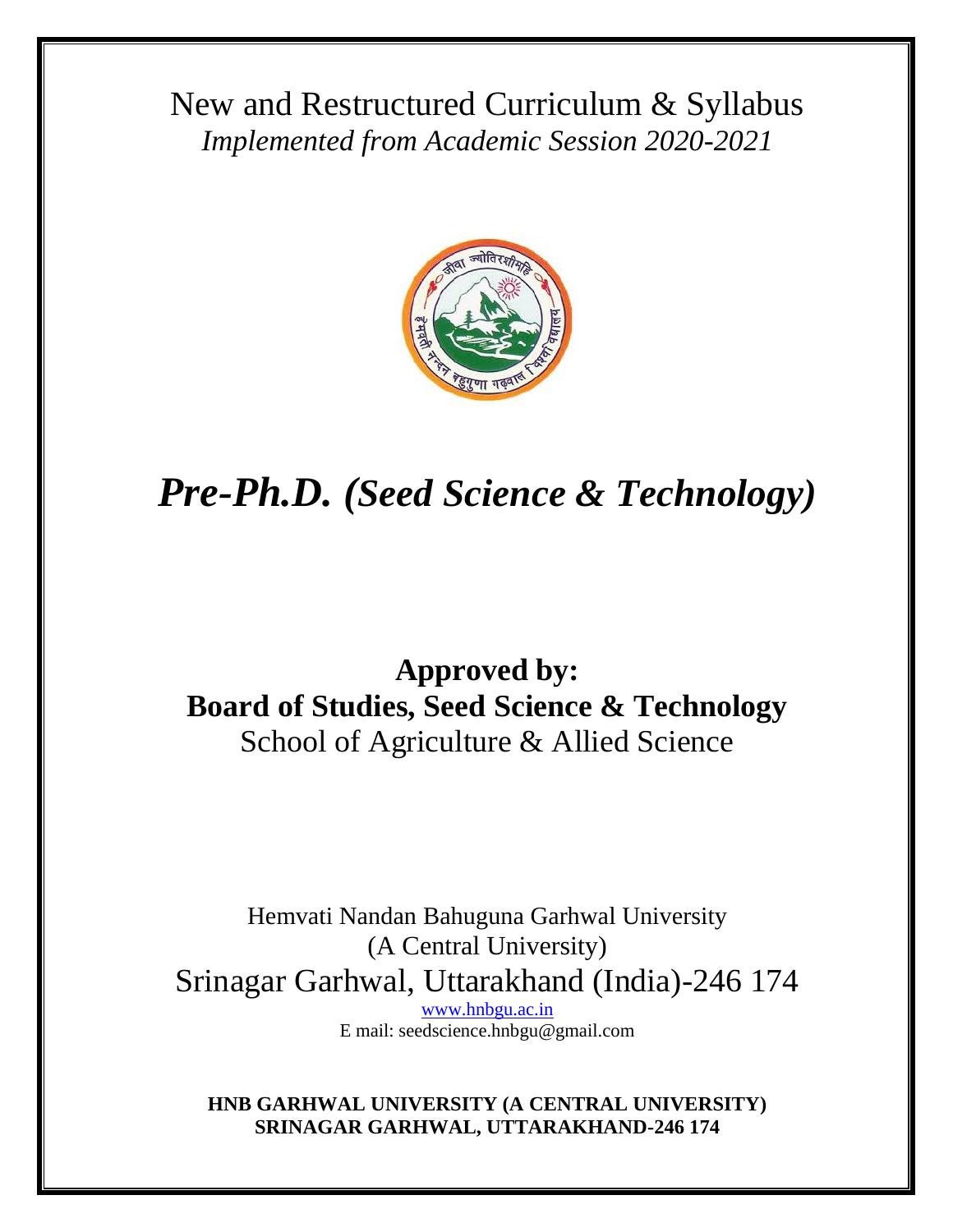# **Pre-Ph.D. Course of one Semester (6 MONTHS)** *(SEED SCIENCE & TECHNOLOGY)*

(Syllabus implemented from Academic session 2020-2021)

#### **ORDINANCES**

Admission of the Ph.D. Program in Seed Science & Technology shall be through entrance examination conducted by the University. To get registered in Ph.D programme, a student has to appear in entrance exams conducted by the University, subsequently an interview is conducted. A Successful candidate has to complete a pre-Ph.D course for registration in vacant seat in which Core course of 7 credits and elective course of 8 credits shall be mandatory. The program is based on credit system in which credit defines the quantum of content/ syllabus prescribed for a course system and determines the number of hours of instruction per week.

### **PRE-Ph.D. COURSE OF ONE SEMESTER**

#### *(SEED SCIENCE & TECHNOLOGY)*

| <b>COURSE CODES</b> | <b>TITLE OF THE COURSE</b>                                                                          | <b>Total</b><br><b>Marks</b> | End<br><b>Term</b> | <b>Internal</b>                   |                                   | <b>Credits</b> |
|---------------------|-----------------------------------------------------------------------------------------------------|------------------------------|--------------------|-----------------------------------|-----------------------------------|----------------|
|                     |                                                                                                     |                              | <b>Tests</b>       | <b>Sessiona</b><br>$l$ Test $(I)$ | <b>Sessiona</b><br>1 Test<br>(II) |                |
| <b>SAS/ST/C018</b>  | (A) Research Publication<br>and Ethics<br><b>(B)</b> Seed Health Testing:<br>Principles & Practices | 100                          | 60                 | 20                                | 20                                | $(2+1)3$       |
| SAS/ST/C019         | Research Methodology &<br><b>Computer Applications</b>                                              | 100                          | 60                 | 20                                | 20                                | (4)            |
| Elective Course-I   |                                                                                                     | 100                          | 60                 | 20                                | 20                                | (4)            |
| Elective Course-II  |                                                                                                     | 100                          | 60                 | 20                                | 20                                | (4)            |
| <b>Total</b>        |                                                                                                     | 500                          | 300                | 100                               | 100                               | 15             |

#### **Course Contents**

**Electives Courses for Pre-Ph.D (a student has to study only 2 courses.)**

| <b>SAS /ST/ E009</b> | Seed Disorders, Allelopathy and Recalcitrance                              |  |  |
|----------------------|----------------------------------------------------------------------------|--|--|
| <b>SAS /ST/ E010</b> | Testing for Genuineness & Purity of Cultivars                              |  |  |
| <b>SAS /ST/ E011</b> | Seed Production and Cultivation of Medicinal and Aromatic Plants<br>(MAPs) |  |  |
| <b>SAS /ST/ E012</b> | <b>Tree Seed Technology</b>                                                |  |  |
| <b>SAS/ST/E014</b>   | Advances in Seed Science Research                                          |  |  |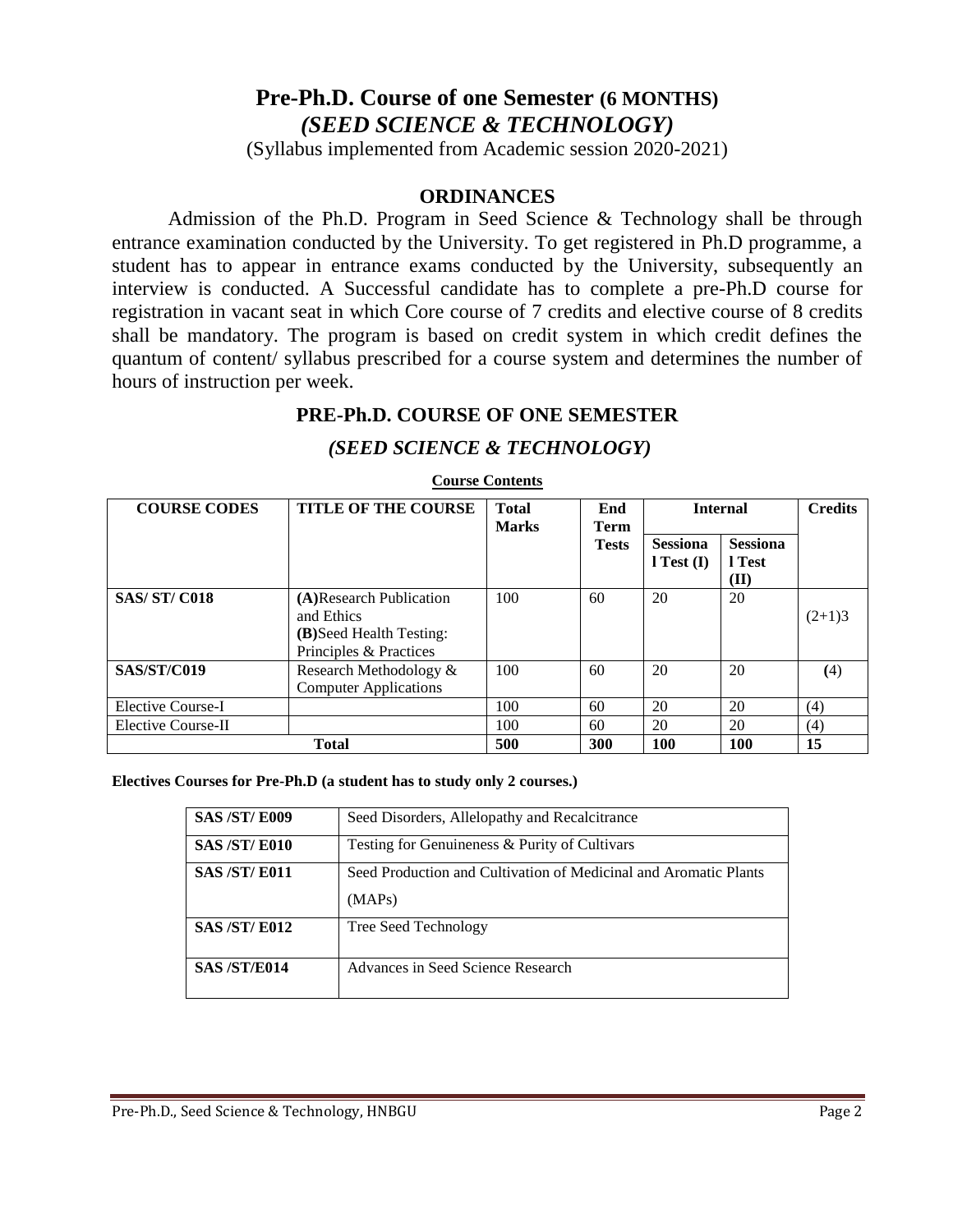# **SYLLABUS**

# **PRE-Ph.D. COURSE OF ONE SEMESTER (6 MONTHS)**

*(SEED SCIENCE & TECHNOLOGY)*

# **SAS/ ST/ C018 (A) RESEARCH PUBLICATION AND ETHICS (2)**

# **Objective**

To know the basics of philosophy of science and ethics, research integrity and publication ethics.

# **Theory**

# **Unit-1 Philosophy and Ethics**

- Introduction to philosophy: Definition, nature and scope, concept, branches.
- Ethics: Definition, moral philosophy nature of moral judgement and reactions.

# **Unit-2 Scientific Conduct**

- Ethics with respect to Science and research
- Intellectual honesty and research integrity.
- Scientific misconduct: Falsification, fabrication and plagiarism (FFP)
- Redudant publication: duplicate and overlapping publication, salami slicing.
- Selective reporting and misrepresentation of data

# **Unit-3 Publication Ethics**

- Definition, introduction and importance
- Best practices/ standard setting initiatives and guidelines: COPE, WAME etc.
- Conflict of interest
- Publication misconduct: definition, concept problem that lead to unethical behavior and vice-versa type
- Violation of publication ethics, authorship and contributorship
- Identification of publication misconduct, complaints and appeals
- Predatory publisher and journals

# **Unit-4 Open access publishing**

- Open access publishing and initiatives
- SHERPA/RoMEo online resources to check publisher copyright and self archieving policies
- Software tool to identify predatory publication developed by SPPU
- Journal finder/journal suggestion tool viz: JANE, Elsvier journal finder, Springer journal suggester, etc

# **Unit-5 Publication misconduct**

- Group discussion
- 1. Subject specific ethical issues, FFP, authorship
- 2. Conflict of interest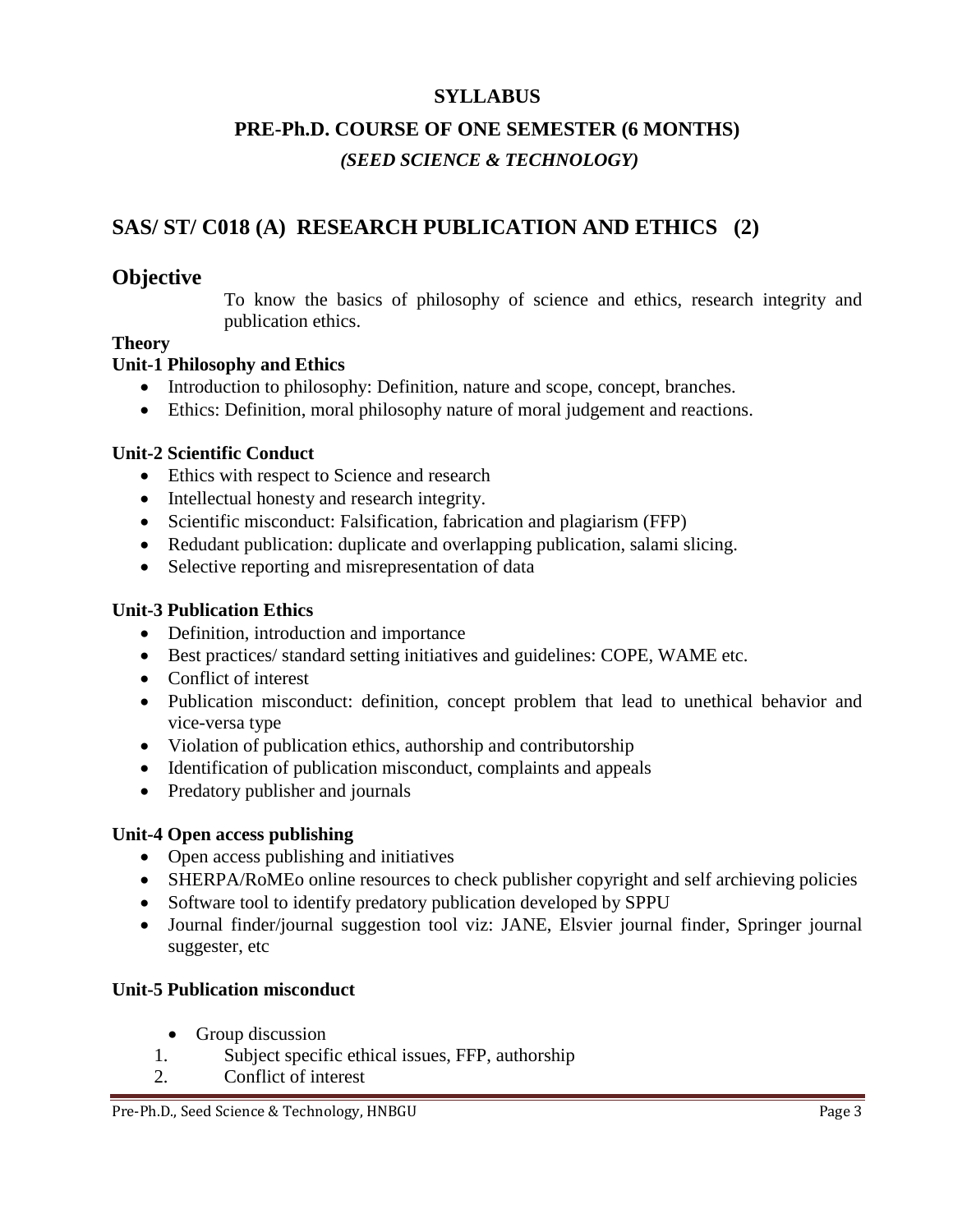- 3. Complaint and appeal: example and fraud from India and abroad
	- Software tool
- 1. Use of plagiarism software like Turnitin, Urkund and other open source software tool

# **Unit-6 Database and Research metrics**

- Database
	- 1. Indexing database
	- 2. Citation database: Web of science , scopus, etc.
- Research metrics
	- 1. Impact factor of journal as per journal citation report, SNIP, SJR,IPP, cite score
	- 2. Metrix: h-index, g index, i10 Index, altmetrix

# **SAS / ST/ C018 (B) Seed Health Testing: Principles & Practices (1)**

# **UNIT-1.**

Terminology, Seed health testing; National co-operation, International co-operation ISTA-Seed health committee (ISTA-SHC), International seed health initiatives (ISHI), European & Mediterranean plant protection organization (EPPO), International seed federation (ISF). Seed Industry and Seed Health in India; Seed Industry, Seed health; Teaching, Research,

### **UNIT-2.**

Seed health techniques: examination of Dry Seeds, Seed Soak Test, Standard washing test, Spore identification. Culture Methods: Incubation Methods; Blotter method, 2,4-D blotter, Deep-freeze blotter, Osmotic blotter, Water restriction technique, Selective media, Factors influencing incubation methods, Pre-treatment, Length of incubation period, Amount type and location of inoculum, Humidity, Temperature, Light, Identification and recording of pathogens, Dilution plate method, Fluorescence method, Tissue culture, Conduct metric assays, Vegetative compatibility group analysis, Seeding symptom test; Blotter test, Agar test, Rolled paper towel test, Soil test, Seeding paraquat test, Bell method, Plant growth medium,

# **UNIT- 3**

Histopathological test; Whole seed stain, Seed component, Microtome seed sections, Embryo count method. Nucleic Acid Based Techniques; Restriction fragment length polymorphisms (RFLP) analysis, PCR methods when target nucleotide sequence is known, PCR methods when target nucleotide sequence is limited or unknown, Random amplified polymorphic (RAPD) PCR, Application of PCR, Limitations of PCR, Electrophoresis; starch gel electrophoresis, polyacrylamide gel electrophoresis, Isozyme analysis

# **Practical:**

Seed health testing techniques: visual observation of seeds of various crops, species discoloration, morphological abnormalities and reduced seed size, mixed fruiting structures, use of adhesive tape. Seed soak and washing test: standards seed soak NaOH seed soak, Washing test: standard washing test, filtration test, (CF) extraction test, size selecting sieving, mist extraction system, funnel-spray method. Spore identification: morphological characters, ultrastructural features, viability test (TTC), germination test, Incubation method: blotter method, 2,4,D blotter, deep –freez blotter, Agar plate method, Seedling symptom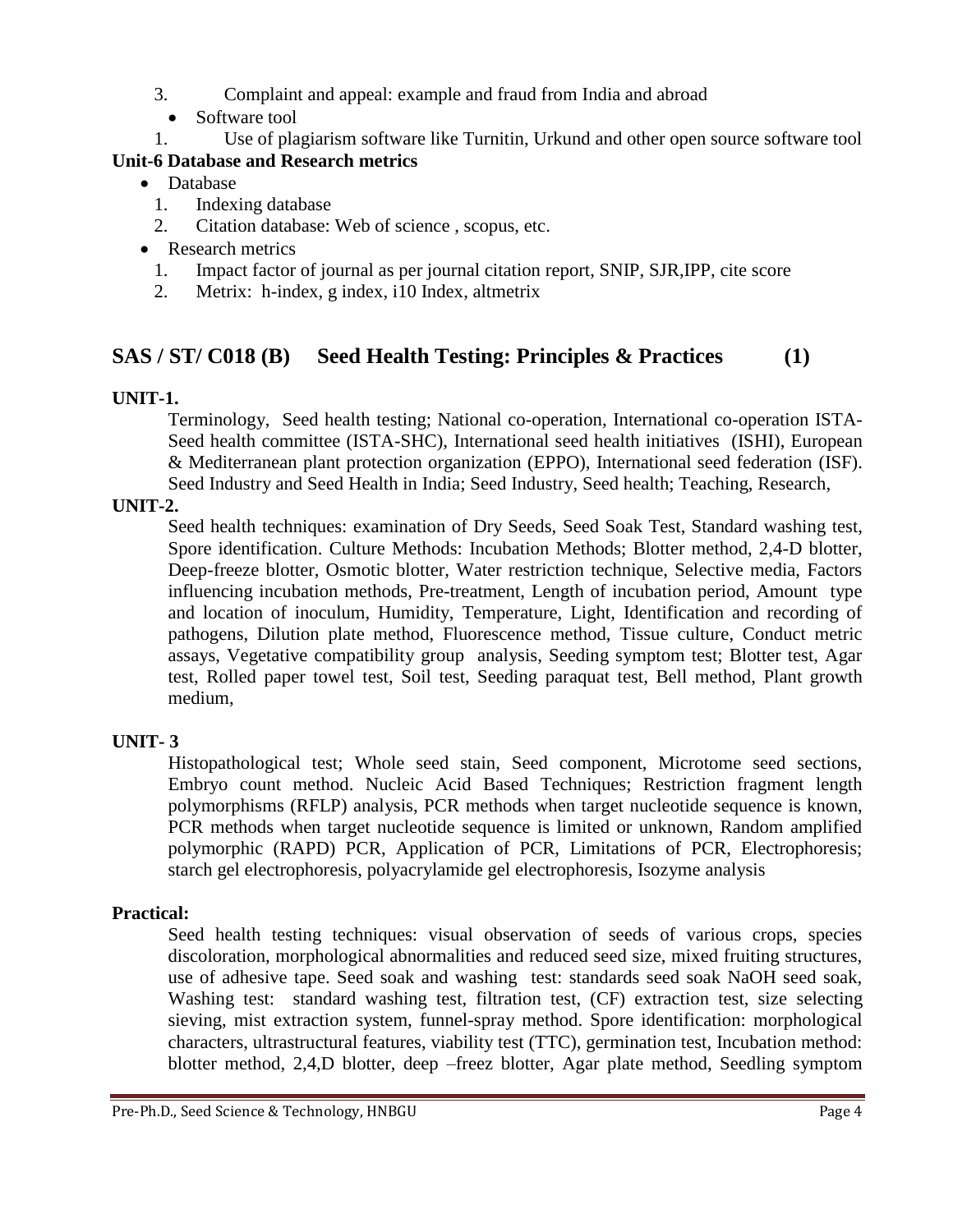test: blotter, agar, rolled paper towel test, seedling paraquat test. histopathological test ,embryo count method, PCR method, electrophoresis: PAGE, isozyme analysis.

#### **Suggested Reading:**

- L. V. Barton (1985). Seed Preservation and Longevity. International Books and Periodicals Supply Service, New Delhi.
- M.S.Bhale, D. Khare, N.D. Raut, & D. Singh. Seed borne diseases objectionable in seed production and their management. Scientific Publ. India

Karuna V. (2007). Seed Health Testing. Kalyani Publishing.

C.L. Mandhar, (1989). Plant Viruses. 2 Vols. Crc. Press, USA.

- P. Narayanasamy, 1998. Plant pathogen detection and disease diagnosis. Marcel Deckker, New York.
- P. Neergaard (1988). Seed Pathology, (2vols). Mac Millan.
- M.M. Prasad, B.K. Singh, & T. Prasad, (2001). Recent trends in disease management. Scientific Publ.
- V.K. Agrawal (2006) Seed Health. International Book Distribution Company, Charbagh, Lucknow. ISBN: 81-8189-111-2

# **SAS/ST/C019 Research Methodology & Computer Applications (4)**

Research Design and Data Collection: Research methodology- definition, different types of research design. Basic principles of experimental designs. Sampling design- sample survey, steps in sample design, criteria of selecting a sampling procedure and different types of sample designs. Methods of Data Collection: Primary and secondary

data. Literature collection and citation, bibliography. Writing skills - Preparation of research report, presentations, and writing scientific paper. Impact factor, Citation index, Ethics in research; Plagiarism, ISBN, ISSN.

Processing and Analysis of Data and Sampling: Processing operations, elements/types of analysis, statistics in research, Simple regression and correlation.

Testing of Hypotheses: Basic concepts of testing of hypothesis, procedures for hypothesis testing. Hypothesis testing for differences between means, hypothesis testing for comparing two related samples. Testing the equality of variances of two normal populations, hypothesis testing of correlation coefficient. Chi square test

Analysis of Variance and Covariance: Analysis of Variance and Covariance (basic principles of one-way ANOVA, two-way ANOVA and ANCOVA).

Application of Computer in Research: MS office and its application in Research – MS Word, MS Power point and MS Excel; Basic principles of Statistical Computation using SPSS; Use of Internet in Research – Websites, search Engines, E-journal and E-Library – INFLIBNET.

#### **Practicals**

Based on above.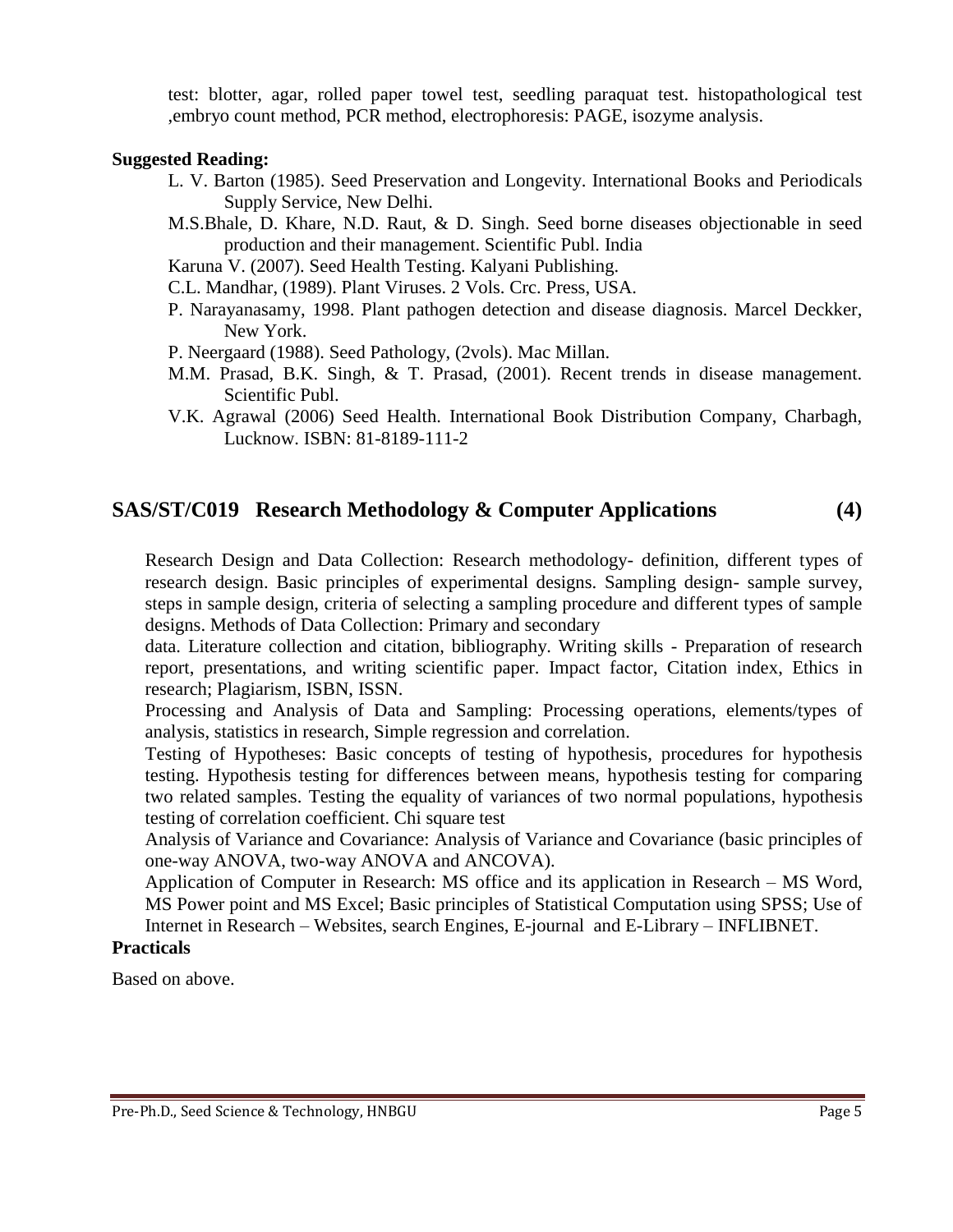# **SAS /ST/ E009 Seed Disorders, Allelopathy and Recalcitrance 4(3+1)**

#### **UNIT-I.**

Disorder and physiological diseases: Damage by cold, history of cold damage. Factors affecting the damage by cold; temperature, control of the damages by cold, storage under controlled atmosphere (CA), causes of the damage by cold, response of abnormal respiration, changes and variations in lipids and fatty acids, permeability of the membrane, sugars and acids, enzymes. Possible mechanisms of damage by cold. Distinct physiological disorder by cold damage; citrus, tomato, burning by the sun, induced desiccation by elevated temperatures. Disorder of storage, onions and other products (damage by ammonia), disorders by chemicals. Disorders by unknown influences (in cotton.).

#### **UNIT-II.**

Allelopathy: Introduction, Grummer's Scheme of allelopathy; plant-plant allelopathic relations (cholines), interplant positive allelopathic interactions, plant-microorganisms (phytoncides), microbe-plant allelopathic interactions (marasmins), microb-microbe allelopathic interaction (antibiotics). Chemical characterization of allelopathic agents. Mechanism of action. Physiological mode of action. Modification of soil properties. Allelochemicals-modification of nutrient cycles. Factors controlling allelopathic mechanisms; climate, plant factors, soil factors, biological characteristics, chemical characteristics, rhizophere effect on allelopathy, soil fertility management for the control of allelopathy, uses of allelopathy.

#### **UNIT-III.**

Seed recalcitrance, Basis for recalcitrant. Properties of recalcitrant seeds: physical properties, high shedding moisture content and critical moisture content, desiccation sensitivity and drying rate, chilling sensitivity. Collection and extraction of Recalcitrant Seeds: Identification of a candidate tree and phenological studies, harvesting and collection of fruits or seeds, extraction of seeds, grading of seeds, application of wax coating. Transportation, drying. Determination of seed moisture content. Determination of seed germination percent. Humidification of dry seeds; ventilation, temperature, moisture content, organization of nursery, long trips. Dormancy and its effects. Effect of fungal infection.

#### **UNIT-III.**

Identification of recalcitrant seed: seed provenance, taxonomic classification and seed storage. Seed morphology, seed moisture content at maturity, identification of seeds using their ability to withstand desiccation, expression of seed moisture content, determination of desiccation tolerance using germination test, genetic association of recalcitrance. Protocols for safe storage of recalcitrant seeds; determination of seed storage environment, determination of optimum air dry storage environment of intermediate species, determination of safe storage period for recalcitrant seeds; viability estimation, chilling sensitivity. Factors that affect interpretation of seed storage behavior; use of immature seeds, seed extraction methods, pretreatment. Drying methods, desiccation, delayed germination tests. Storage of recalcitrant seeds; storage methods, effect of containers, effective methods of storing recalcitrant seeds; moisture of imbibed storage, storage at sub-imbibed condition, partial dehydration, effects of drying, low temperature storage, use of Abscisic acid in seed storage, hydropriming and storage, controlled atmospheric storage, cryopreservation and *invitro* conservation. Preservation as synthetic seeds.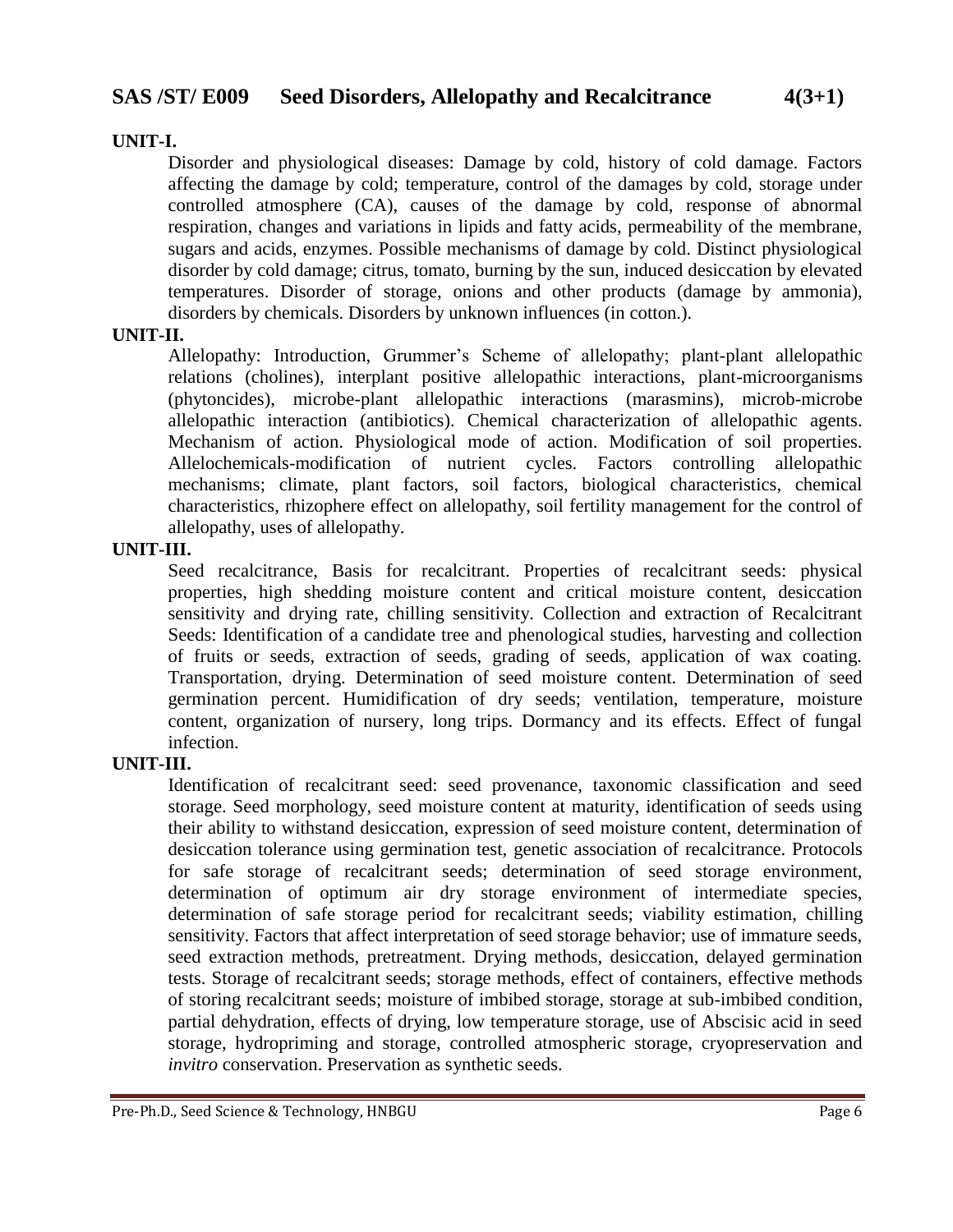#### **Practical: Suggested Readings:**

R.K. Maiti, N.C. Sarkar and V.P. Singh (2006) Principles of Postharvest Seed Physiology and Technology. Agrobios (India) ISBN: 81-7754-261-3.

K. Sivasubramaniam, K. Raja and R. Geetha (2012) Recalcitrant Seeds: Causes and Effects. Satish Serial Publishing House, Azadpur, Delhi. ISBN: 978-93-81226-00-1

Chakravarty, A. Post Harvest Technology of Cereals, Pulses and Oil Seeds.

# **SAS / ST/ E010 TESTING FOR GENUINENESS & PURITY OF CULTIVARS 4(3+1)**

### **Objective**

To provide hands-on training on various field and laboratory methods of testing cultivar purity.

# **Theory**

### **UNIT I**

Objective of cultivar purity test, general principles and methods involved. Use and limitations of laboratory, green house and field plot methods in determination of genuineness of cultivars; a case study in hybrid cotton, reporting of results and inference.

#### **UNIT II**

Chemical-biochemical tests for species and cultivar purity: phenol test, seed and seedling tests, electrophoretic analysis of seed protein, isozymes etc, use of chromatography for analysis of secondary compounds etc.

# **UNIT III**

DNA finger printing (RAPD, SSR, AFLP etc) and their use in varietal purity testing and registration of new varieties.

# **UNIT IV**

Use of computer-based machine vision (MVT) for varietal identification and purity testing.

# **Practical**

Chemical and biochemical tests for species and cultivar purity: phenol test, seed and seedling tests, electrophoretic analysis of seed protein and isozymes, DNA fingerprinting using PCR techniques, use of chromatography for analysis of secondary compounds.

#### **Suggested Readings**

- Basra AS. (Ed.). 1995. Seed Quality: Basic Mechanisms and Agricultural Implications. Food Product Press.
- ISTA 2006. Handbook of Variety Testing. International Seed Testing Association, Switzerland.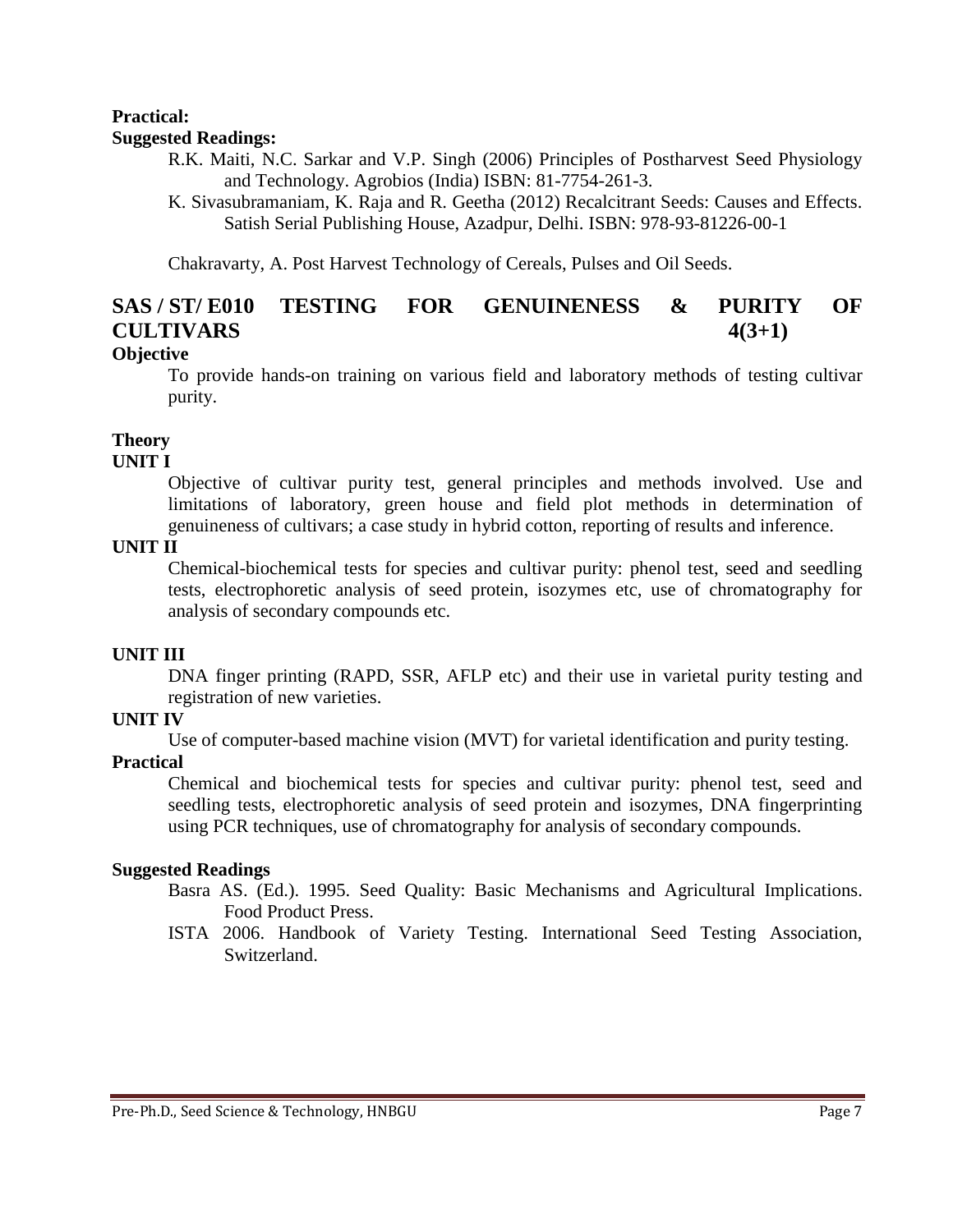# **SAS / ST/ E011 SEED PRODUCTION AND CULTIVATION OF MEDICINAL AND AROMATIC PLANTS 4 (3+1)**

#### **Objective**

To impart comprehensive knowledge of seed production in medicinal and aromatic plants with adequate practical training

#### **Theory**

#### **UNIT-I**

History; Descriptions in Ayurveda, and other Indigenous Systems of Medicine, Floras, Materia Medica, The Wealth of India, Compendiums of MAP's; Classification of MAPs according to botanical and chemical characteristics and uses; Organization related to conservation, domestication, cultivation and financial assistance.

#### **UNIT-II**

Processes and consequences in plant introduction, domestication and acclimatization : Gene pool concept, Agro technology and manuring: Soil types, nutrients and soil testing, soil fertility problems and management, nursery techniques, composting, cropping systems, organic farming, protected farming, important institutions engaged in MAP's and development in India and abroad.

#### **UNIT-III**

Package of practices of some important MAP's (*Gloriosa superba, Aloe vera, Tinospora cordifolia, Pellargonium graviolense, Asparagus racemosus, Becopa mooneri, Lavender, Citronella, Stevia rebaudiana, Withania somnifera and some high altitude herbs*) under the following heads; Plants description, Distribution, economic importance, active constituents, seed germination/multiplication, yield analysis.

#### **UNIT-IV**

Commercial trade in MAP's: marketing, distribution, publicity, import and export, quality control; Work plan for seed production, seed production organizations in world; Varietal verification: modern techniques and applications; Convention on biological diversity(CBD), Convention on International Trade in Endangered Species of wild flora and fauna (CITES),

#### **Practical:**

Soil testing: Texture, N, P, K, soil pH, Carbon; Germination test: Effect of light, temperature and growth hormones, Seed polymorphism; Quantitative and qualitative isolation of Protein, Yield analysis: crop and seed; Processing techniques: collection, drying, grading, packing and storage, Vegetative propagation and in-vitro multiplication techniques, Biocomposting and vermicomposting methods

#### **Suggested Readings**

- 555 Medicinal plants, Field and Laboratory Manual: Identification with its phytochemical and in-vitro studies data: Dr. S. Farooq.
- M.C. Nautiyal & B.P. Nautiyal, Agro techniques for High Altitude Medicinal and Aromatic Plants: Mahendra Pal and Bishen Singh, Canought place Dehradun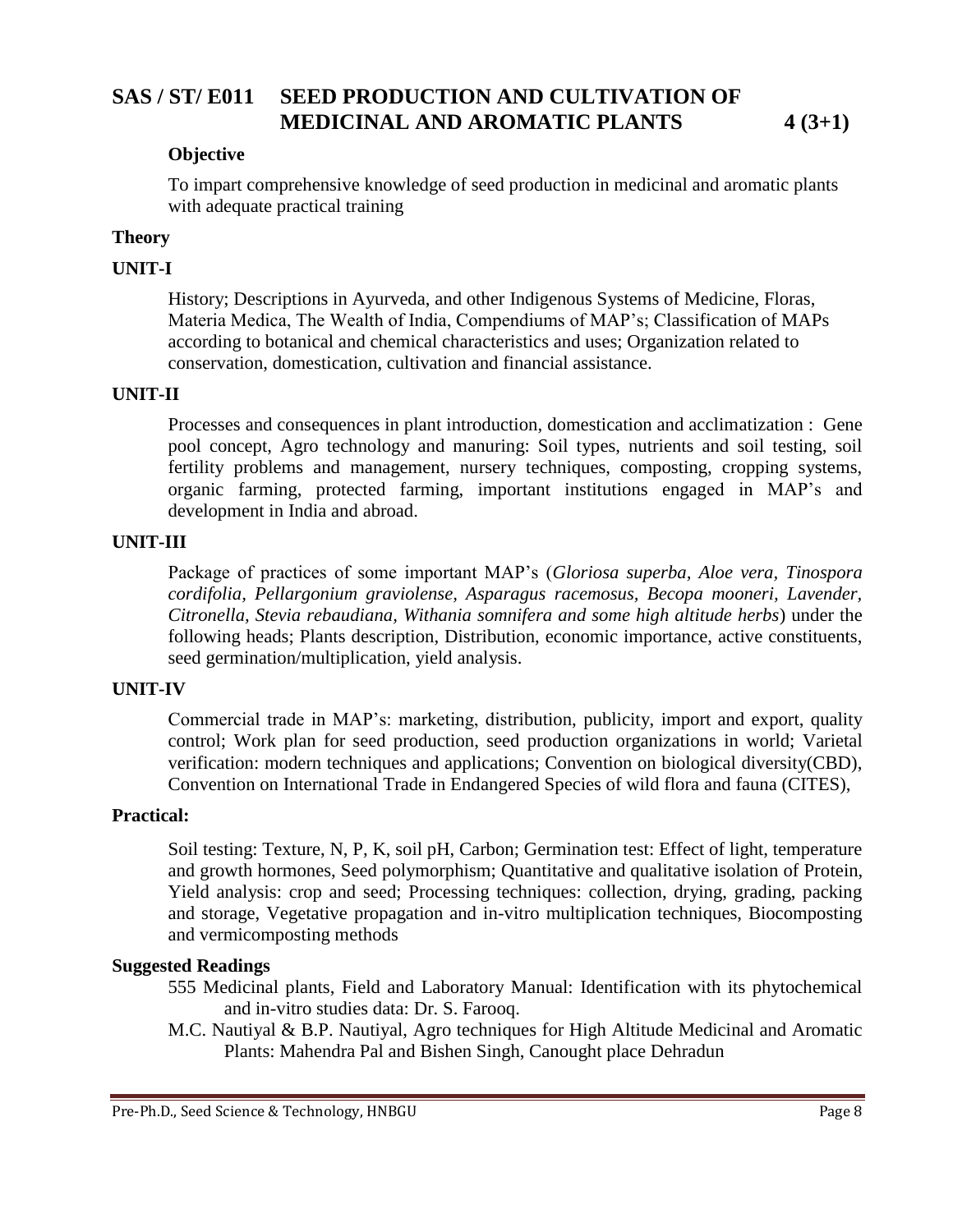- David T. Plummer. An introduction to practical Biochemistry, IIIrd edition, Tata McGraw, Hill Publ. Comp. New Delhi.
- S. S. Handa and M. K. Kaul R. R. Jammu. 1996. Cultivation and Utilization of Medicinal Plants: Materia medica, Henry G. Greenish, 1999. Scientific publisher India New Pali Road Jodhpur,

Uniyal, M.R. Medicinal Plants and Minerals of Uttarakhand Himalaya

- P. Pushpangadan, S. Mehrotra, A. K. S. Rawat, S. K. Tiwari, R. L. S. Sikarwar and N. Mishra. Package of Practices for Organic Cultivation and Utilization of Important Medicinal Plants (Part-I): Econmic Botany Information Service, National Botanical Research Institute, Lucknow
- A.K. Gupta. Quality Standards of Indian Medicinal Plants: Indian Council of Medical Research, New Delhi
- Research and Methods in Plant Sciences: Allelopathy- Vol. I, Soil analysis
- H. Pathak & S. Kumar. Soil and green house effect. Monitoring and mitigation, CBS Publisher and Distributors, New Delhi.

# **SAS/ ST/ E012 TREE SEED TECHNOLOGY 4 (3+1)**

#### **Objective**

To learn about tree seed technology, its germination process, dormancy, seed quality its certification and processing.

#### **Theory**

#### **UNIT I**

Seed and its importance: Afforestation activity and seed requirements in India; seed problems-Limiting factors in tree propagation and afforestation.

#### **UNIT II**

Important Tree Families and Tree bearing Seeds: Floral biology, pollination, fertilization, embryogenesis, Development and maturation of seed bearing organs and seeds in angiosperms and gymnosperms; Seed structure of monocot and dicots, Apomixis, parthenocarpy, polyembryony and somatic embryoids and synthetic seeds. Morphology and anatomy of Fruit and Seed; Chemical composition of seed, seasonality and periodicity of flowering and fruiting; External Factors influencing seed Production; Mass Blooming, Staggered Blooming, Episodic Blooming.

#### **UNIT-IV**

Seed dispersal: Definition, purpose, modes – anemochory, zoochory and hydrochory, practical application - pre and post dispersal hazards, seed polymorphism – types, causes, consequences on seedling recruitment, purpose.

#### **UNIT-V**

Role of seed technology in nursery stock production: Production of quality seed, identification of seed collection areas, seed orchard- types and seed orchard design; location and maintenance of seed orchards-isolation and roughing, seed source, provenance and stands.

#### **Suggested reading**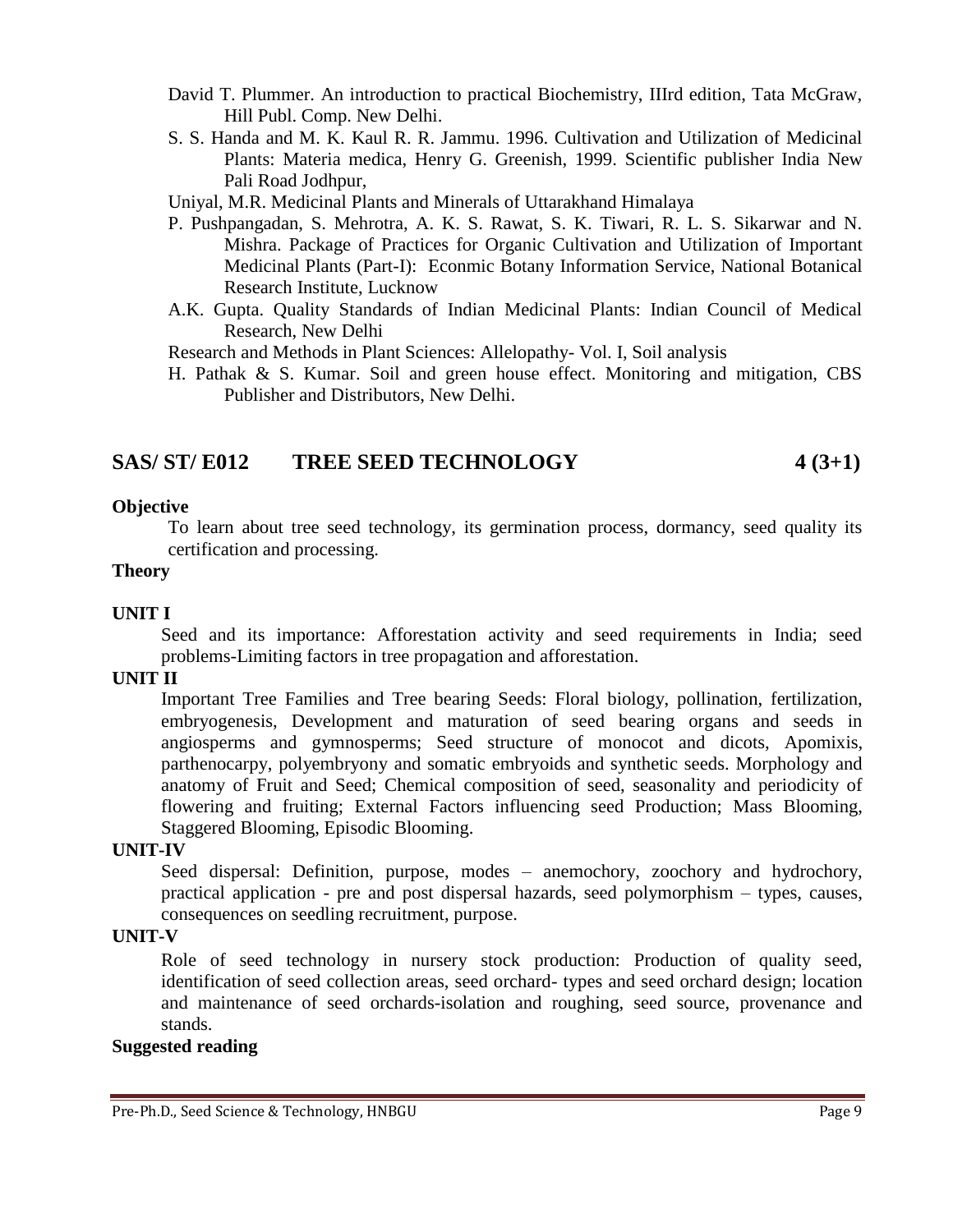- Agrawal, P.K. and M. Dadlani. 1987. Techniques in Seed Science and Technology,South Asian Publishers, Delhi.
- Agrawal, R.L. 1996. Seed Technology. Oxford & IBH, Publishing Co., New Delhi.
- Anon. 1965. Field Inspection Manual and Minimum Seed Certification Standards, NSC Publication, New Delhi.
- Faulkner, R.1975. Seed orchard. Forestry Commission Bulletin No.54.149 p.
- Fins, L., Friedman,S.T. and Brotschol (Eds.)Handbook of Quantitative Forest Genetics. Kluwer Academic Press, The Netherlands.
- Khosla, P.K.1981. Advances in forest genetics. Ambika Publisher, New Delhi.375 p.
- Lars Schmidt 2000. Guide to Handling of tropical and sub-tropical forest seeds. Danida Forest Seed Centre, Denmark.
- Mandal, A.K. and Gibson, G.L. (eds) 1997. Forest genetics and tree breeding. CBS Publi. & Distr., New Delhi 268 p.

# **SAS / ST/ E013 ADVANCES IN SEED SCIENCE RESEARCH 4 (3+ 1)**

# **Objective**

To provide knowledge on the advances in various aspects of seed science & their application in seed technology.

### **Theory**

### **UNIT-I**

Physiological and molecular aspects of seed development and control of germination and dormancy; gene expression during seed development; desiccation and stress tolerance and conservation; prediction of seed dormancy and longevity using mathematical models; structural changes in membranes of developing seeds during acquisition of desiccation tolerance; dehydration damage and repair in imbibed seeds, seed biotechnology; genetic analysis and QTL mapping of germination traits; seed ageing and ethylene production; recent accomplishments in seed enhancement research and application of nanotech.

# **UNIT-II**

Modern techniques for identification of varieties and hybrids; principles and procedures of electrophoresis, machine vision technique, DNA fingerprinting and other molecular techniques and their utilization; techniques for improving seed quality; proteomic analysis; seed priming, coating, pelleting and synthetic seeds; GM seeds and their detection, terminator technology (GURT).

# **UNIT-III**

Detection and identification of seed borne fungi, bacteria, viruses, nematodes and insect pests through advanced techniques like ELISA, PCR based techniques etc.

# **UNIT-IV**

Seed production of self incompatible and apomictic plant species; recent developments in seed laws, policies and seed certification system in India and its comparison with OECD seed certification schemes; IPR systems and PVP internationally.

# **Suggested Readings**

- Bench, A.L.R. and Sanchez, R.A. 2004. *Handbook of Seed Physiology*. Food Product Press.
- Black, M. and Bewley JD. (Eds.). 2000. *Seed Technology and its Biological Basis*. Sheffield